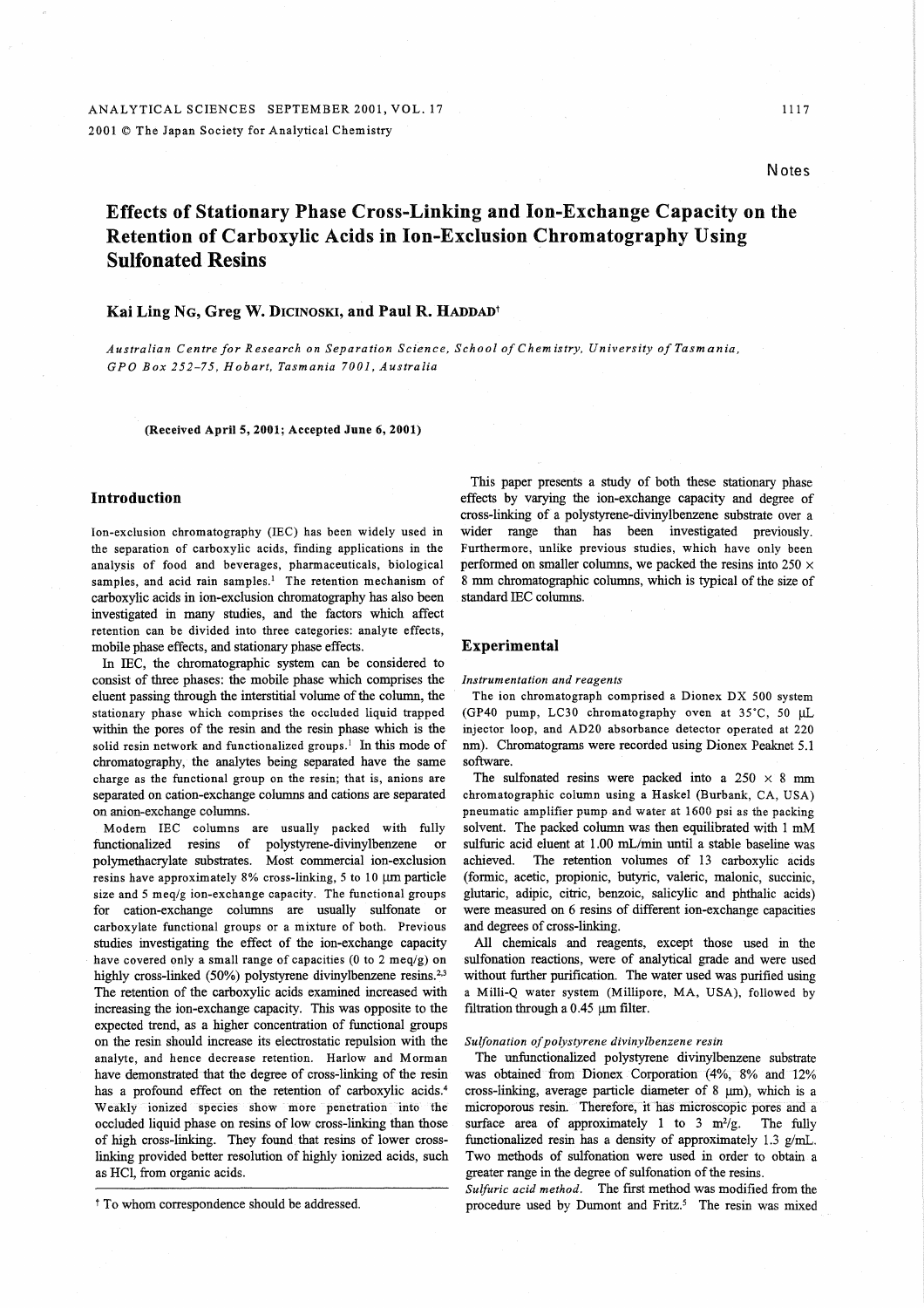Table 1 Sulfonation conditions and ion-exchange capacity of sulfonated resins

| % Cross-<br>link | Capacity<br>(mequiv/g) | Sulfonation condition                     |
|------------------|------------------------|-------------------------------------------|
| 8                | 0.34                   | Concentrated sulfuric acid, 240 min, 80°C |
| 8                | 1.5                    | 1% chlorosulfonic acid, 5 min, rm temp    |
| 8                | 2.8                    | 1% chlorosulfonic acid, 30 min, rm temp   |
| 8                | 4.9                    | 40% chlorosulfonic acid, 180 min, rm temp |
| 4                | 3.2                    | 40% chlorosulfonic acid, 240 min, rm temp |
| 12               | 45                     | 40% chlorosulfonic acid, 195 min, rm temp |

with 80 mL glacial acetic acid (AR, BDH Chemicals, Australia) for 30 min at the desired reaction temperature to form a slurry. Concentrated sulfuric acid (AR, Ajax Chemicals) was added to the reaction mixture while stirring. After the desired reaction time, the mixture was poured into ice to quench the sulfonation reaction and then filtered, washed with water, methanol and acetone, and dried *in vacuo.* The degree of sulfonation was controlled by the reaction temperature and time; the conditions used for 20 g of resin are given in Table 1.

In sulfonating the resin using the concentrated sulfuric acid method, the degree of sulfonation obtained was very low  $\leq 1$  $meq/g$ ), even at higher reaction temperatures and time. Therefore, a second sulfonation method using chlorosulfonic acid was employed.

*Chlorosulfonic acid method.* The procedure was modified from a method used by Rabia *et al.* for the chlorosulfonation of styrene divinylbenzene co-polymers.<sup>6</sup> Analogous to the above reaction using concentrated sulfuric acid, the resin was mixed with 240 mL of dry dichloromethane (HPLC grade, Ajax Chemicals) to form a slurry, to which was added various amounts of chlorosulfonic acid (99%, Aldrich Chemicals, Australia) to yield a range of reaction mixtures of various chlorosulfonic acid concentrations. After the desired reaction time, the mixture was filtered and washed with dichloromethane and water. The sulfonated resin was then stirred in a 1 M NaOH solution at room temperature to hydrolyze the sulfonyl chloride to sulfonic groups according to the following equation:

 $ArSO_2Cl + NaOH \longrightarrow ArSO_3H + NaCl.$ 

Finally, the resin was washed and filtered with water. The degree of sulfonation was controlled by varying the concentration of chlorosulfonic acid, the reaction time and the temperature. The reaction conditions for 12 g of resin are given in Table l.

#### *Determination of ion-exchange capacity of resin*

The total ion-exchange capacity of each batch of sulfonated resin was determined by packing approximately 1.5 g (dry weight) of resin into a  $250 \times 4$  mm chromatographic column using water at 1500 psi. Using a chromatography pump, 50 mL of 1 M HCl was passed through the column at 1.00 mL/min to ensure that the resin was in the H+-form. Excess HCl was removed by washing the column with water at 1.00 mL/min until the effluent reached about pH 6.

The  $H^+$  sites on the resin were converted into Na<sup>+</sup> by passing 50.0 mL of 0.5 M NaCI at 1.00 mL/min through the column, followed by a rinse with water. The effluent was collected in a volumetric flask, diluted to 100.0 mL and titrated with standardised NaOH to the Methyl Red end-point (pH 4.8 - 6). The ion-exchange capacities were calculated as milliequivalents



Fig. 1 Retention factors of dicarboxylic acids and citric acid on resins of different cross-linking.

 $SO_3^-$  per gram of resin, and are given in Table 1.

### *Collection of retention data and calculation of retention factors*

The void volume of each column  $(V_m)$  was determined by measuring the retention volume of a 0.1 mM solution of nitric acid. The retention factors of the carboxylic acids were then calculated from its retention volume  $(V_R)$  using

$$
k = \frac{V_{\rm R} - V_{\rm m}}{V_{\rm m}}
$$

When  $k = 0$ , that is, elution is at the void volume, the analyte is completed excluded from the resin.

# **Results and Discussion**

### *Effect of the degree of cross-linking*

Figure 1 shows the retention factors of the dicarboxylic acids (malonic, succinic, glutaric and adipic acids) and citric acid, a tricarboxylic acid, on the three fully-sulfonated resins of different cross-linking. Whilst this comparison would preferably have been made using resins of the same capacity, the different structures of the three resins resulted in slightly different capacities for each resin. The higher cross-linked resins are more rigid with smaller pore sizes, and are hence less prone to swelling. Therefore, it is more difficult for the analyte to penetrate into the resin and the retention factors for those acids decreased with increasing cross-linking due to the increased repulsion of the analyte molecules by the surface sulfonate groups.

In the case of the monocarboxylic acids (Fig. 2), the retention factors decreased when the degree of cross-linking increased from 4% to 8% by a similar mechanism to that explained above in the case of dicarboxylic acids. However, an opposing trend was observed when the degree of cross-linking increased from 8% to 12%. Previous studies have shown that hydrophobic adsorption exerts a significant influence on the retention mechanism of carboxylic acids in IEC. A higher cross-linked resin has a higher density, and hence a greater amount of resin is present per column volume than a resin of lower crosslinking.7 The increasing adsorption of the acid analyte onto the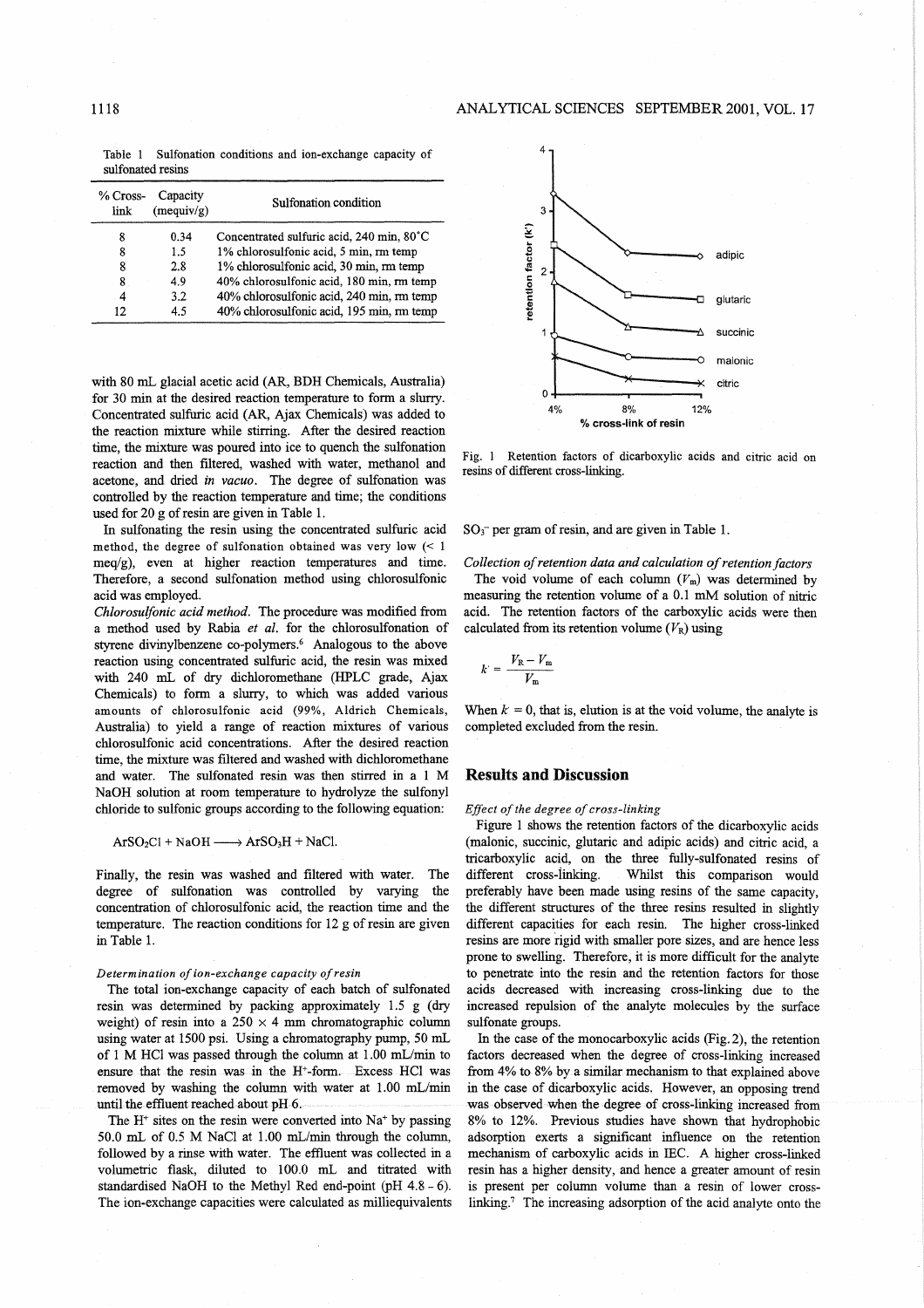

Fig. 2 Retention factors of monocarboxylic acids and phthalic acid on resins of different cross-linking.



Fig. 3 Retention factors of benzoic and salicylic acids on resins of different cross-linking.

resin surface suggested that there was an increase in the hydrophobic area of the resin, which provided a competing mechanism for retention. The effect was more pronounced for those acids which were retained primarily by adsorption, especially the longer chain carboxylic acids (butyric and valeric acids) and aromatic species (such as phthalic acid). These acids showed a marked increase in retention on the 12% cross-linked resin over the 8% cross-linked resin.

The retention mechanism for benzoic and salicylic acids (Fig. 3) was dominated by hydrophobic adsorption due to the  $\pi$ election interactions between the aromatic ring of the analyte and that of the polymer matrix. Higher cross-linked resins also have a higher concentration of divinylbenzene groups in the structure, which enhanced this effect. Therefore, the retention factors of these two aromatic acids increased with increasing degree of cross-linking of the resin from 4% to 12%, as shown in Fig.3.

### *Effect of ion-exchange capacity*

Previous studies have shown that the retention of carboxylic acids increases with increasing ion-exchange capacity to a certain point, and then decreases with further increases in ionexchange capacity.<sup>2,3</sup> In theory, the expected trend is for the retention to decrease as the number of functional groups on the resin increases, since the electrostatic repulsion between the ionized analytes and function groups should increase. Lee and Lord offered an explanation for the observed trend, whereby hydrogen bond donation from the non-ionized analyte species to the sulfonate groups on the resin contributed to the retention.<sup>2</sup>



Fig. 4 Retention factors of monocarboxylic acids on 8% crosslinked resin of varying ion-exchange capacity.



Fig. 5 Retention factors of dicarboxylic acids on 8% cross-linked resin of varying ion-exchange capacity.

Therefore, the retention of weakly ionized species increased with increasing concentration of sulfonate functional groups.

Figure 4 shows the retention factors of five monocarboxylic acids on resins of varying ion-exchange capacity. A similar trend to the previous studies was observed with the retention factors increasing when the ion-exchange capacity increased from 0.5 to 1.5 mequiv/g for all acids, while the retention factors of formic, acetic and propionic acids increased even up to an ion-exchange capacity of 2.8 mequiv/g. For analytes in which adsorption was the primary retention mechanism *(e.g.*  butyric and valeric acids) a more profound effect was observed, leading to a greater increase in the retention factor. As the ionexchange capacity increased even more, the retention mechanism became dominated by electrostatic repulsion, and hence the retention decreased with increasing concentration of the functional groups for all acid analytes.

A similar trend was observed for the dicarboxylic acids (malonic, succinic, glutaric and adipic acids), as shown in Fig. 5. A surprising result was also observed for the 1.5 mequiv/g resin, with the retention factor of adipic and glutaric acids being higher than their corresponding monovalent acids, valeric and butyric acids. We suggest that the divalent acids are more strongly retained due to the possibility of forming twice as many hydrogen bonds with the sulfonate functional groups on the resin.